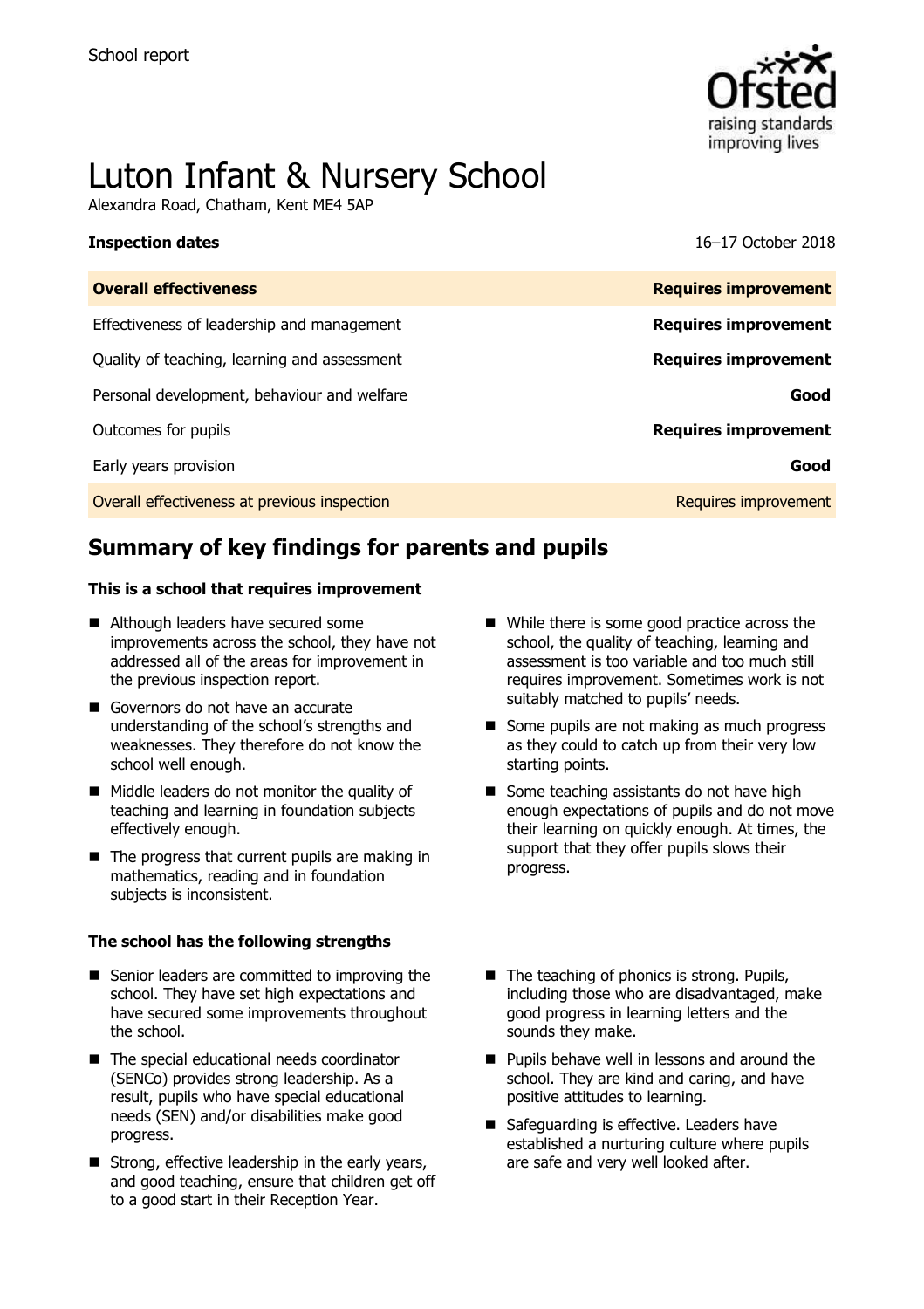

# **Full report**

### **What does the school need to do to improve further?**

- **IMPROVE the quality of leadership and management by ensuring that:** 
	- governors monitor the impact of leaders' actions on outcomes for pupils
	- governors hold leaders rigorously to account for standards across the school
	- middle leaders develop their skills in monitoring and improving the quality of teaching and learning in the foundation subjects.
- **Ensure that pupils make at least good progress by:** 
	- addressing the inconsistencies in the quality of teaching, learning and assessment
	- ensuring that learning is planned so that it is well matched to pupils' needs
	- improving the skills of teaching assistants so that they can more effectively challenge the pupils with whom they work.
- An external review of governance should be undertaken in order to assess how this aspect of leadership and management may be improved.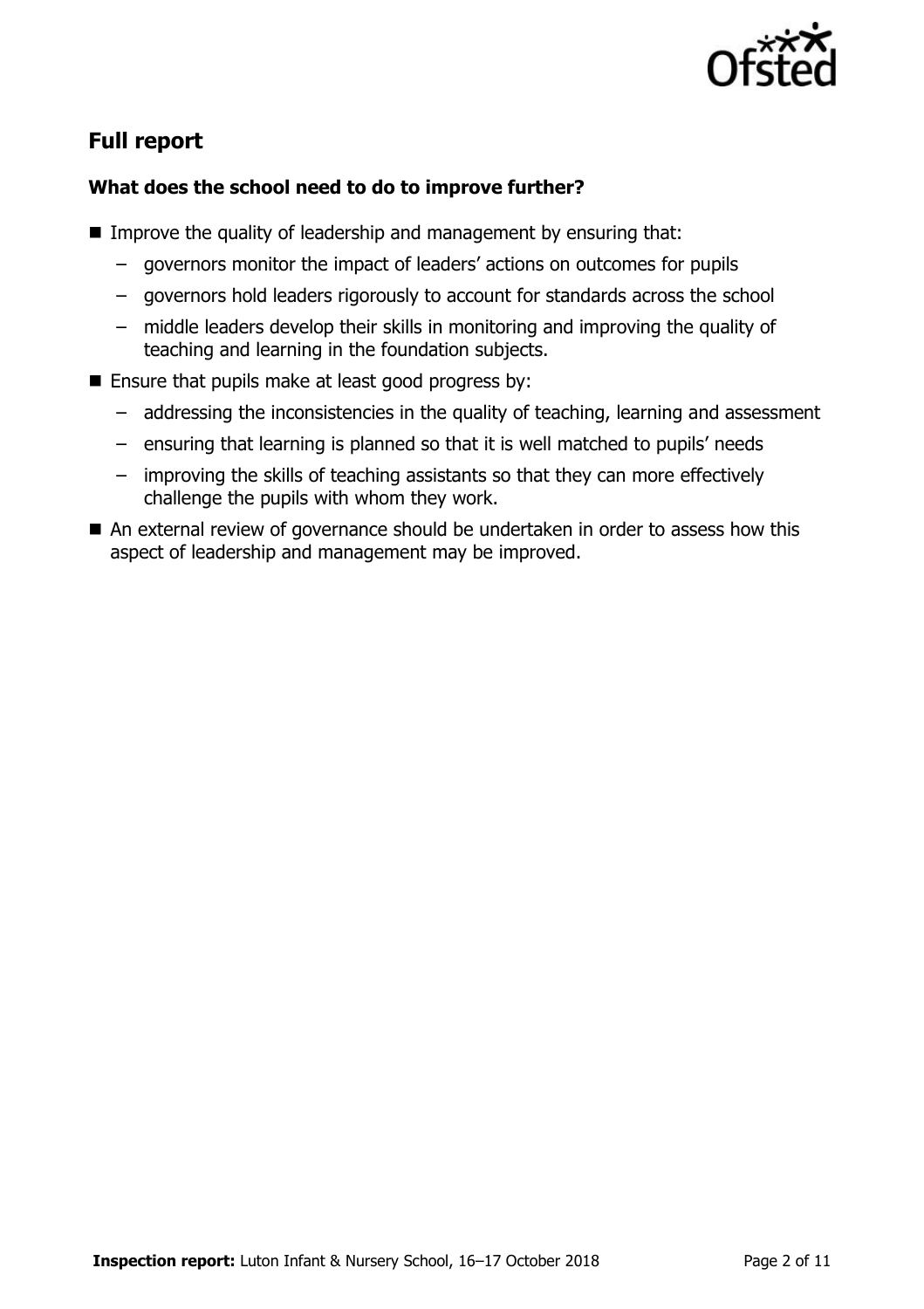

# **Inspection judgements**

#### **Effectiveness of leadership and management Requires improvement**

- The headteacher and senior leaders in the school are passionate and determined in their pursuit for school improvement. They have established a safe, nurturing climate for learning and have set high expectations. Leaders are ambitious for all pupils.
- Senior leaders have embraced the support and training provided by the Compass Partnership of Schools. While this has enabled leaders to secure some improvements in teaching, learning and assessment and in outcomes for pupils over the last three years, too much teaching still requires improvement. As a result, pupils are not making as much progress as they could in some subjects.
- Leaders have taken effective action to improve the quality of leadership of special educational needs, which was an area for improvement in the previous inspection report. They have appointed an experienced and highly skilled special educational needs coordinator (SENCo) who has taken effective action to improve the provision for pupils who have SEN and/or disabilities. The SENCo has implemented robust systems and procedures, and has improved the quality of teaching and learning for these pupils.
- However, not all of the areas for improvement in the previous inspection report have been addressed by leaders. The quality of teaching and learning is not yet good, and governors are not monitoring the impact of leaders' actions with sufficient rigour. As a result, while leaders have secured some improvements, the pace of improvement has not been rapid enough.
- Middle leaders are enthusiastic and passionate about their subjects. However, they do not monitor the effectiveness of teaching and learning in their subjects thoroughly enough to ensure that pupils make good progress across the curriculum.
- Leaders ensure that pupils are taught a broad, balanced curriculum. The quality of teaching in foundation subjects, however, is variable and the progress that pupils make in these subjects is inconsistent.
- The physical education (PE) and sports funding is effectively used by leaders. They ensure that pupils are given the opportunity to participate in a wide range of sports and to take part in competitive sporting tournaments. Consequently, pupils enjoy PE and attain well in this subject.
- A positive ethos has been established by leaders throughout the school, that is underpinned by a range of values, for example kindness, respect and perseverance. In addition, through the curriculum, pupils are given opportunities to learn about other cultures and religions, and to reflect on their own beliefs. As a result, pupils' spiritual, moral, social and cultural development is promoted well.
- Parents and carers value the supportive, nurturing culture of the school. Most feel that any concerns that they have are dealt with quickly and effectively by staff. Several parents commented that staff are 'friendly and approachable'. One parent said that staff will 'go the extra mile' for their child.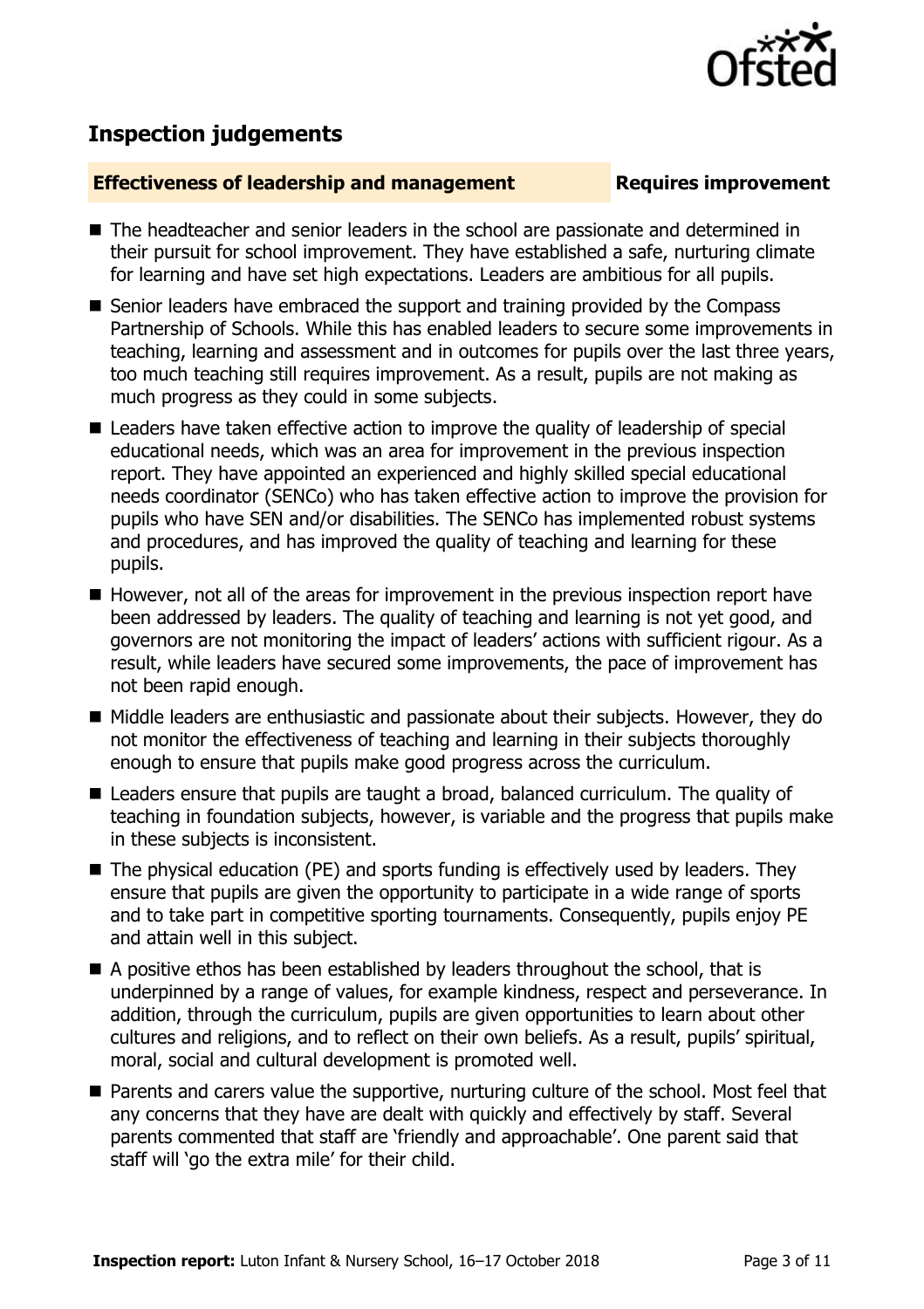

#### **Governance of the school**

- Governors do not have an accurate understanding of the school's performance. When undertaking visits to the school, governors are not focused sharply enough on the actions that leaders are taking to tackle areas for improvement. As a result, they do not routinely evaluate the impact that leaders' actions are having on standards across the school.
- Governors are ambitious for the school and its pupils. However, because they do not have a clear understanding of the school's strengths and weaknesses, they do not challenge school leaders rigorously enough about the progress of pupils. This is slowing the pace of improvement.
- Furthermore, governors do not routinely check that pupil premium funding is being spent effectively to secure improved outcomes for disadvantaged pupils.

#### **Safeguarding**

- The arrangements for safeguarding are effective.
- Leaders, including governors, have carefully fostered a culture where the welfare of pupils is paramount. Leaders are tenacious in their approach to ensuring that all pupils receive the support that they need, and that they are kept safe.
- Robust, effective systems for recording and reporting safeguarding concerns are firmly established. Staff are vigilant in recording and reporting any concerns that they have, and leaders respond appropriately.
- Leaders provide staff with regular training in safeguarding. As a result, all staff have a very good understanding of their roles and responsibilities for safeguarding children, and pupils feel safe.

### **Quality of teaching, learning and assessment Fig. 2.1 Requires improvement**

- Leaders have taken effective action to establish some good practice in the quality of teaching and learning. Across the school, however, the quality of teaching, learning and assessment remains too variable, and too much still requires improvement.
- Where there are strengths in teaching, for example in the teaching of writing, learning is planned effectively to support the needs of pupils. Teachers plan activities that engage pupils and maintain their interest, providing them with opportunities to practise and develop their skills in language and writing. At other times, however, learning is not planned well enough and it does not match the needs of pupils. Activities are too easy and do not move pupils' learning on when they are ready, particularly in mathematics.
- The quality of teachers' questioning is variable. Sometimes teachers do not carefully check on pupils' understanding and, as a result, do not address their misconceptions quickly enough. When this happens, pupils' progress slows. Some teachers, however, make effective use of questioning to explore pupils' understanding. They support pupils well to make corrections and improvements to their work.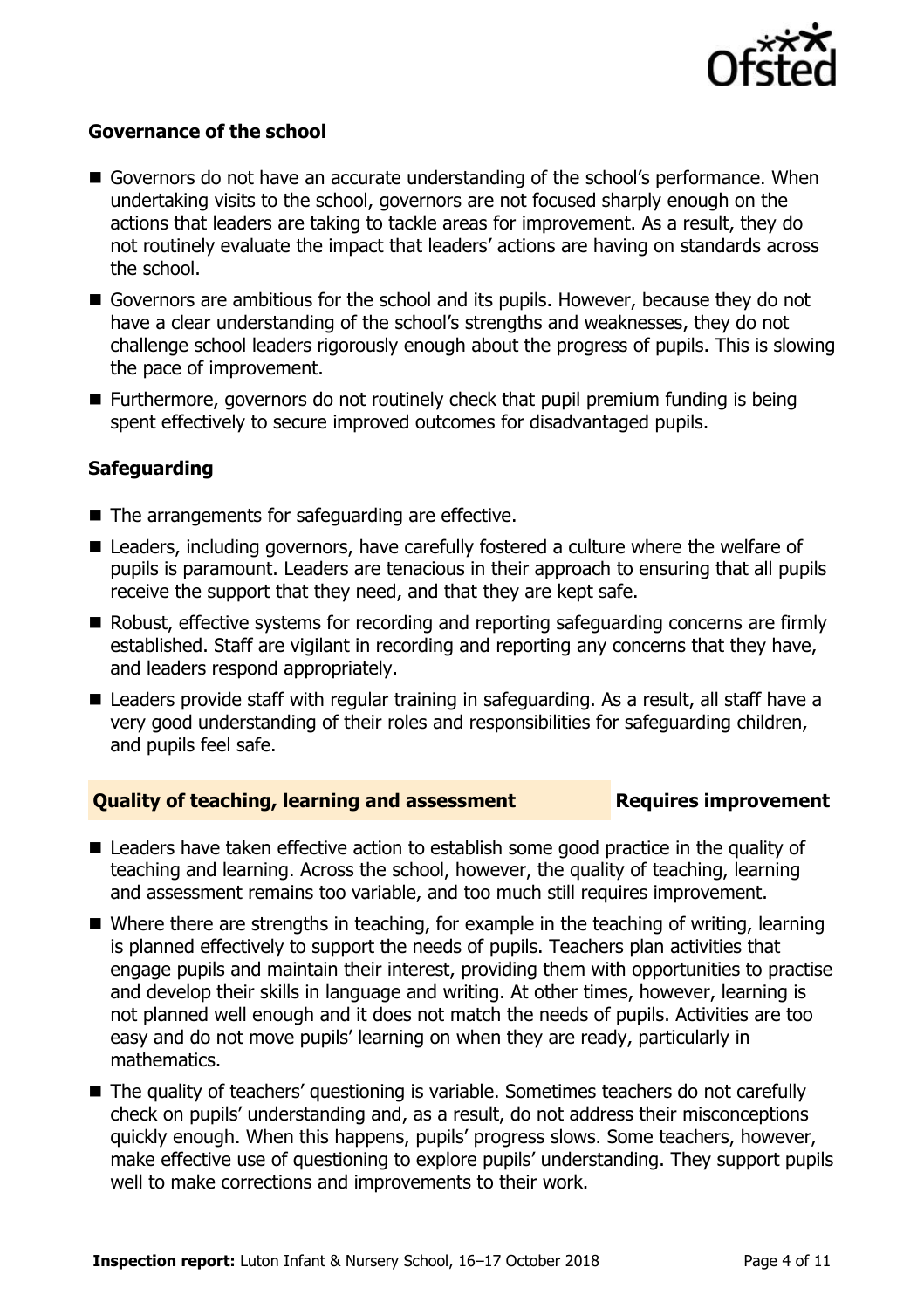

- There is also some variability in the quality of additional adults' support. Some teaching assistants are skilful in questioning pupils and in supporting their learning. Too often, however, teaching assistants slow pupils' learning. This is because their expectations of what pupils can achieve are not high enough, and they do not identify quickly enough when pupils are ready to move on in their learning.
- Leaders and teachers have established a very positive learning culture based around the school's values. Pupils are encouraged to persevere with their learning and are reassured that it is 'okay to make mistakes'. Consequently, pupils have developed positive attitudes to their learning. They listen attentively and work with enthusiasm and enjoyment.
- As a result of good subject knowledge, the teaching of phonics is strong. Teachers plan learning that challenges pupils and enables them to make good progress in learning letters and the sounds they make. The teaching of reading is, however, less strong. Reading tasks are not planned well enough to enable pupils to make good progress because, at times, reading books are not well matched to pupils' reading ability.
- The quality of teaching and learning in foundation subjects, such as history and geography, is inconsistent. As a result, pupils do not make as much progress as they could in these subjects.

### **Personal development, behaviour and welfare Good**

### **Personal development and welfare**

- The school's work to promote pupils' personal development and welfare is good. Leaders have established a caring, supportive ethos that permeates the school. Adults have developed nurturing relationships with pupils ensuring that they are very well looked after.
- Relationships between pupils and their peers are also strong and they have developed firm friendships. Pupils value and celebrate their different backgrounds, beliefs and cultures. One pupil was particularly proud and excited to share that her friend was teaching her to speak a different language.
- **Pupils are friendly and welcoming. The school's values are important to pupils and they** underpin the life of the school. Pupils show kindness and they are caring of one another. For example, during a mathematics lesson, when one child accidentally dropped her counters on the floor a small group of other children quickly rushed over to reassure her, and to help her pick them up.
- **Pupils know who to talk to if they have any worries and they feel safe and happy in** school. Pupils trust that their teachers will help them to resolve their problems. Any friendship issues are dealt with quickly and bullying is rare.

#### **Behaviour**

■ The behaviour of pupils is good. Pupils behave well in lessons and around the school. They have positive attitudes to their learning and respond well to the behaviour and reward systems that leaders have put in place.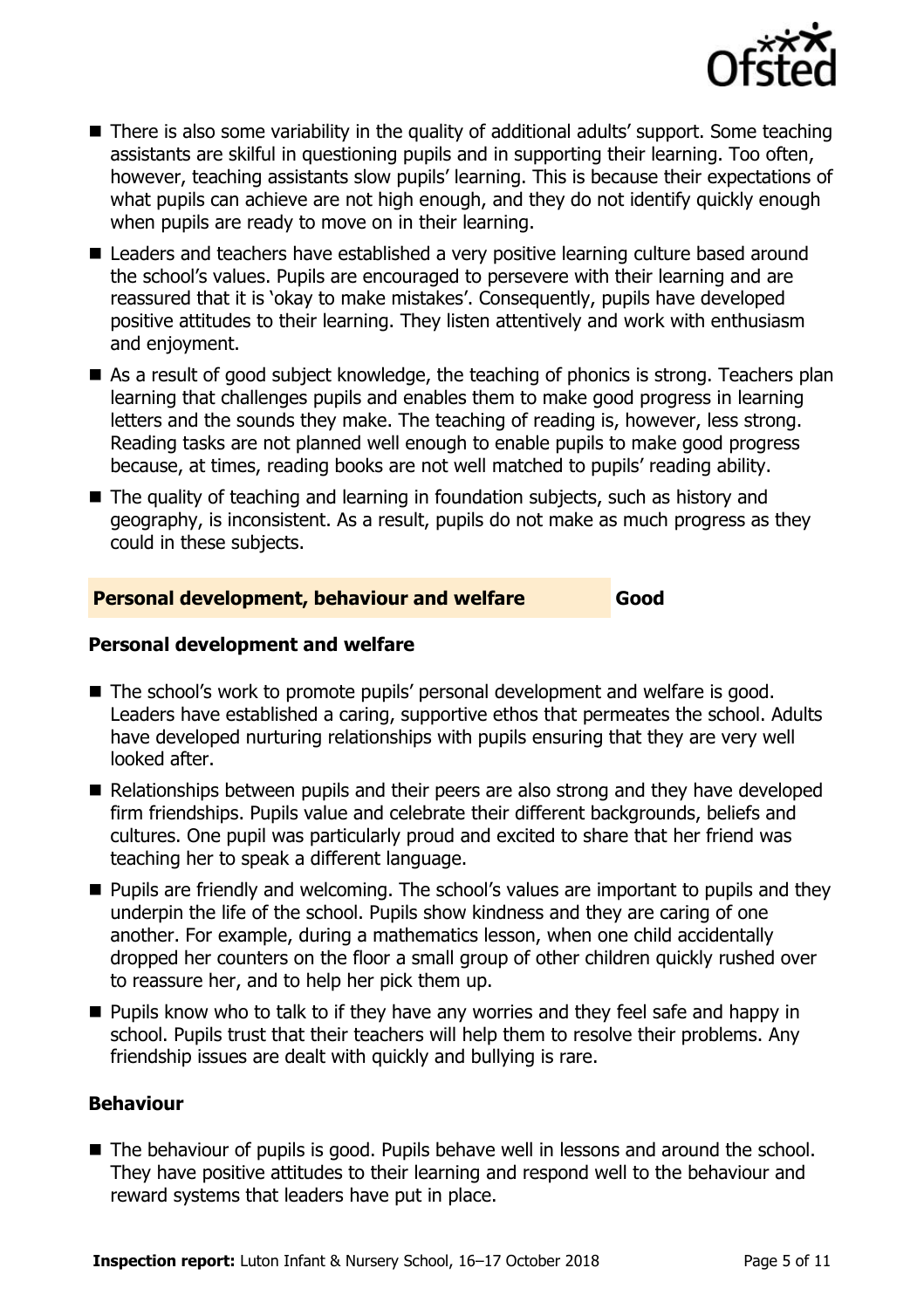

- Routines throughout the school day are well established. As a result, movement around the school and behaviour in the dining hall are calm and orderly and the school is a safe environment.
- Adults plan and supervise a wide range of interesting and exciting activities for pupils to enjoy during playtimes and lunchtimes. Consequently, breaktimes are enjoyable and pupils are very well supported to develop important social and language skills. Pupils of all ages and backgrounds play well together.
- Leaders monitor pupils' absence closely and have established a wide range of strategies to tackle poor attendance. Therefore, while attendance remains low, leaders' robust actions have secured significant improvements in the rates of attendance for pupils who are persistently absent.

### **Outcomes for pupils Requires improvement**

- $\blacksquare$  Most pupils start school with skills and attainment well below that typical for their age, in particular in the development of their understanding of language. Furthermore, a significant number of pupils join the school at different points during the academic year, often with fewer skills than expected for their age.
- $\blacksquare$  As a result of the variability in the quality of teaching, the progress that current pupils are making across the curriculum is inconsistent. While some pupils make strong progress, too many pupils are not making as much progress as they could in order to catch up from their very low starting points and to achieve well.
- Current pupils, including those who are disadvantaged, are making strong progress in writing. The effective teaching of writing enables pupils to develop key skills in handwriting, spelling and, in particular, their understanding and application of language.
- $\blacksquare$  The progress that pupils make in mathematics and reading across key stage 1, however, is variable. As a result of inconsistencies in the quality of teaching and learning, some pupils are not making the progress of which they are capable because the work that they are given is too easy and they are not moved on in their learning quickly enough.
- The proportion of pupils who attained the expected standard in reading at the end of key stage 1 has improved over the last three years. Provisional outcomes in 2018 indicate that reading is now in line with the national average for those attaining the expected standard, and above for those attaining greater depth. However, despite improvements over time, pupils' attainment in writing and mathematics at the end of Year 2 remains below the national average.
- $\blacksquare$  The proportion of pupils who achieved the expected standard in phonics at the end of Year 1 is below the national average. However, because of effective teaching in phonics, pupils secure a good understanding of letters and the sounds they make, making strong progress from their very low starting points.
- As a result of accurate assessment and carefully planned support, most pupils who have SEN and/or disabilities are making strong progress from their starting points.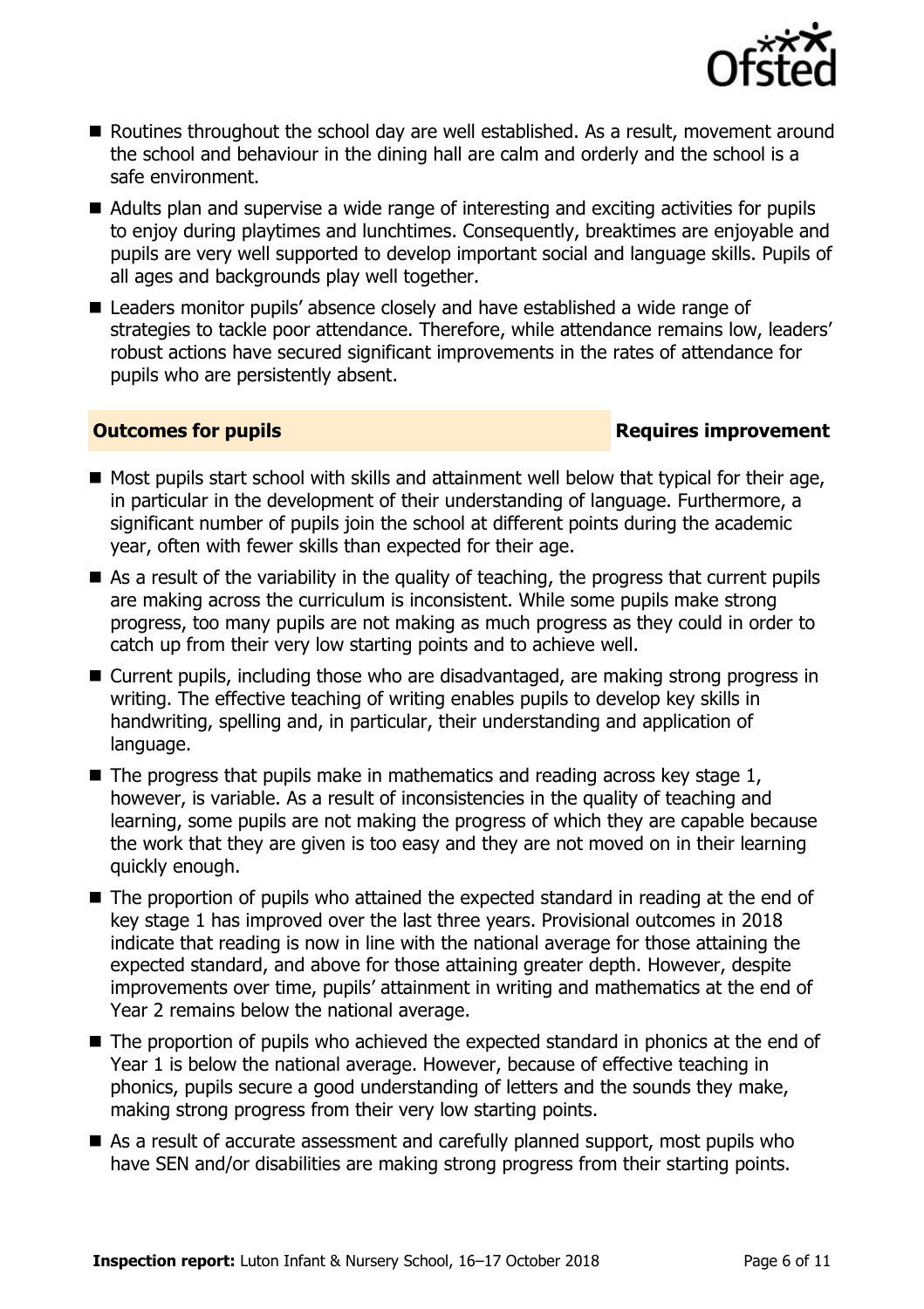

#### **Early years provision Good**

- Leadership of the early years is strong. Leaders have established a clear vision for the early years setting and have set high expectations of the children.
- Teaching in the early years is good. Teachers plan a wide variety of enticing activities, both indoors and in the outside area, that are designed to promote children's development in a range of skills. Children enjoy these activities and quickly become engrossed in their learning. As a result, children learn well and they make good progress.
- Adults skilfully develop children's learning. They make effective use of questioning to extend children's thinking. They model the use of language consistently well, encouraging children to experiment with a wide range of vocabulary. Consequently, children's language and communication skills improve.
- The Nursery provides a very active, stimulating environment for children to learn. Children are happy and show great interest in the wide variety of activities that have been carefully planned to encourage children's curiosity and exploration. Adults support children well to develop their independence and their confidence.
- Teachers have established robust, accurate procedures for the assessment of children's learning. As a result, they know the children very well and track their progress carefully. Throughout their time in the early years, children make good progress from their very low starting points.
- Relationships between adults and children are thoroughly established. Adults support and nurture children well, establishing effective routines, encouraging and modelling social skills. As a result, children behave well and are learning how to keep themselves safe. Children are happy and they are beginning to form firm friendships.
- Appropriate policies and procedures are in place to make sure that children are kept safe. Leaders have created a climate where children are nurtured and very well cared for. Consequently, children feel safe and they enjoy coming to school.
- Leaders have ensured that effective transition arrangements are in place for children joining the early years and they involve parents in the assessments of their children. Several parents commented that, because of the support and encouragement of adults in the early years setting, their children settled into school life very quickly.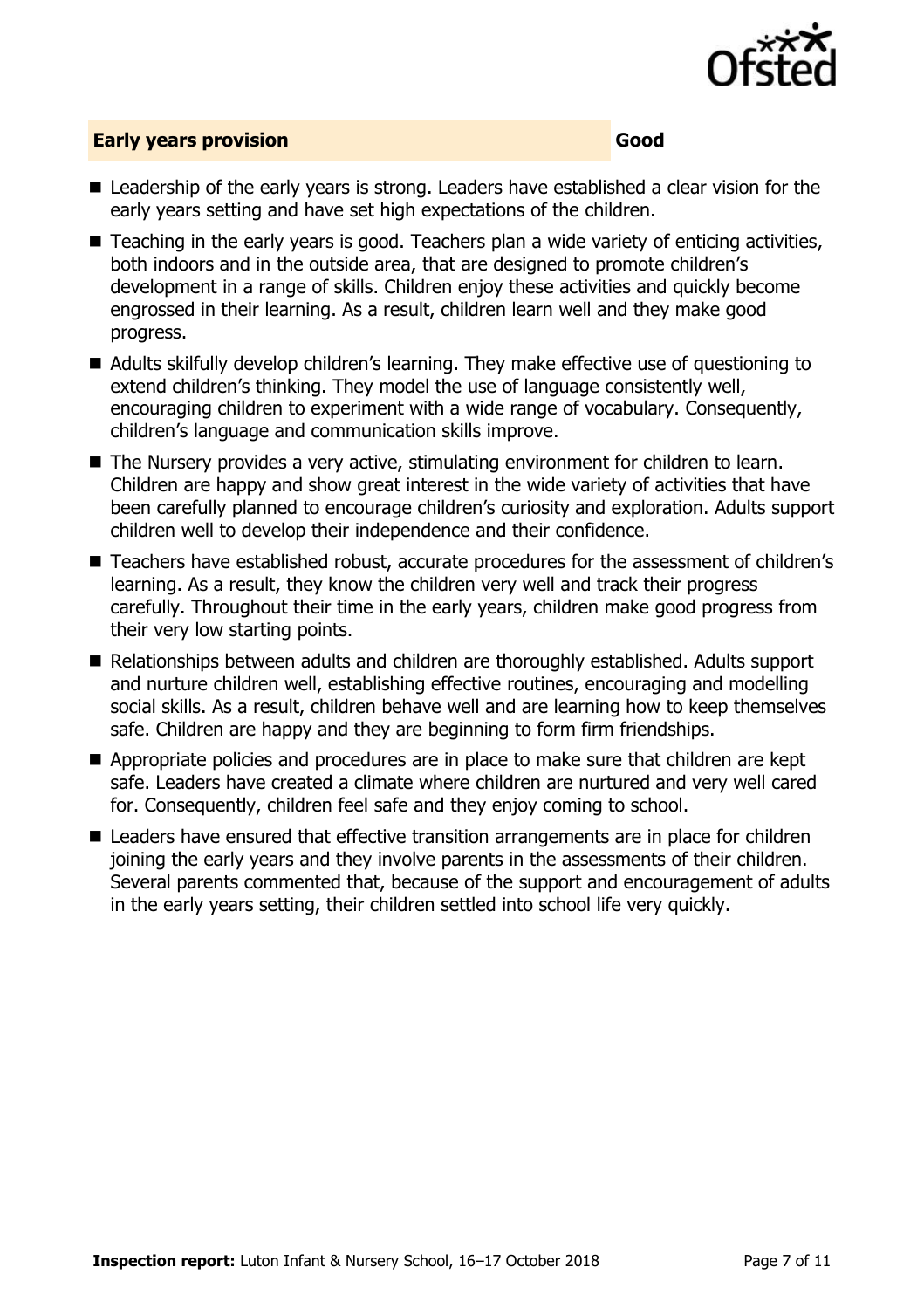

# **School details**

| Unique reference number | 118319   |
|-------------------------|----------|
| Local authority         | Medway   |
| Inspection number       | 10053053 |

This inspection of the school was carried out under section 5 of the Education Act 2005.

| Type of school                      | Infant                        |
|-------------------------------------|-------------------------------|
| School category                     | Community                     |
| Age range of pupils                 | $3$ to $7$                    |
| <b>Gender of pupils</b>             | Mixed                         |
| Number of pupils on the school roll | 270                           |
| Appropriate authority               | The governing body            |
| Chair                               | <b>Murray Evans</b>           |
| <b>Headteacher</b>                  | Stephanie Hammond             |
| Telephone number                    | 01634 843 019                 |
| Website                             | www.lutoninf.medway.sch.uk/   |
| <b>Email address</b>                | office@lutoninf.medway.sch.uk |
| Date of previous inspection         | 25-26 May 2016                |

### **Information about this school**

- Luton Infant and Nursery School is of a similar size to the average-sized primary school.
- The school works in collaboration with the Compass Partnership of Schools as an associate member.
- The school has undergone a change in leadership since the previous inspection, and a new headteacher was appointed in December 2016.
- The early years setting incorporates a Nursery for three- to four-year-old children, and three Reception classes for four- and five-year-old children.
- The proportion of disadvantaged pupils is significantly above the national average.
- $\blacksquare$  The proportion of pupils who have SEN and/or disabilities is above the national average.
- The proportion of pupils who speak English as an additional language is significantly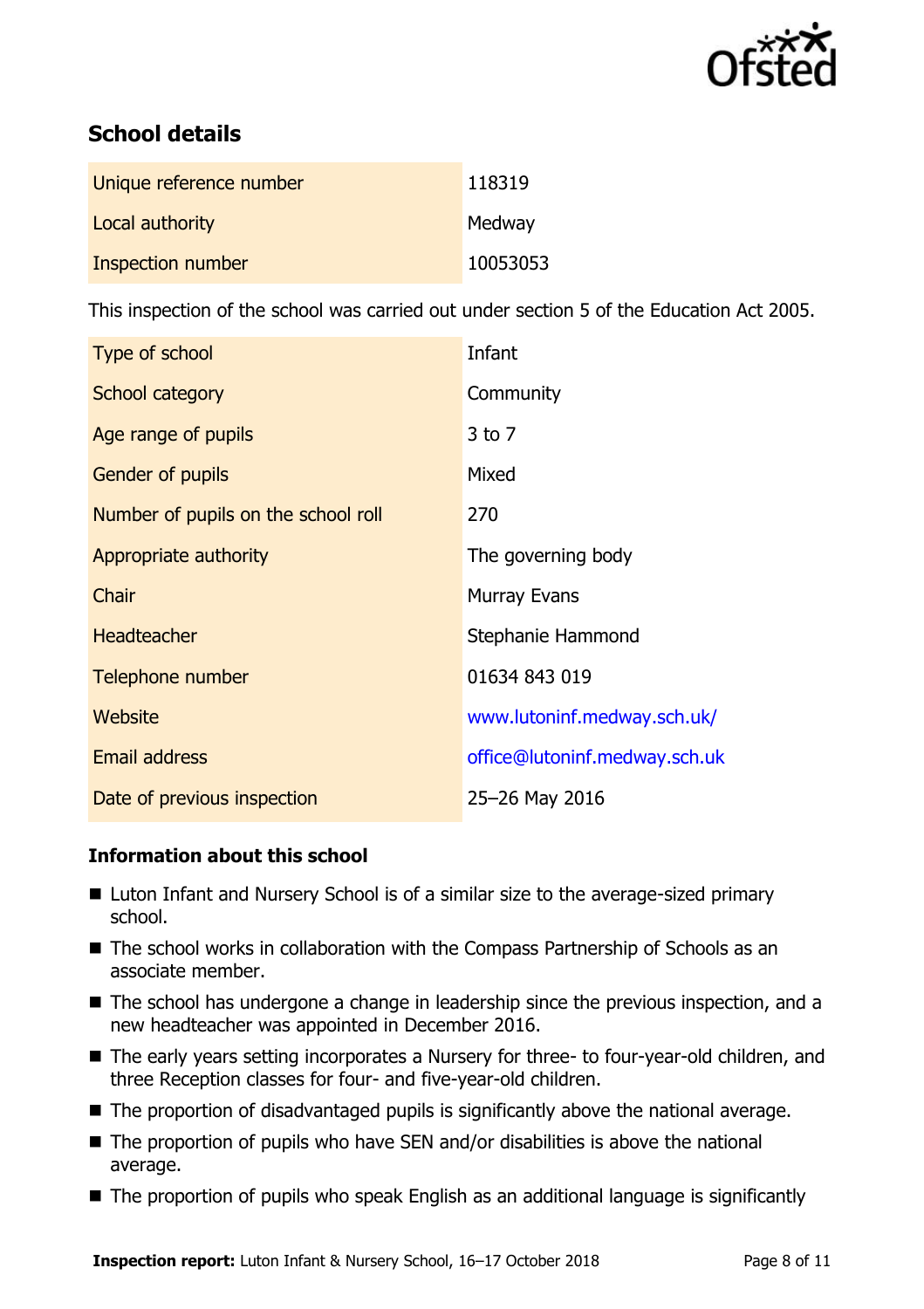

above the national average.

■ The school provides childcare through the breakfast and after-school clubs on its site.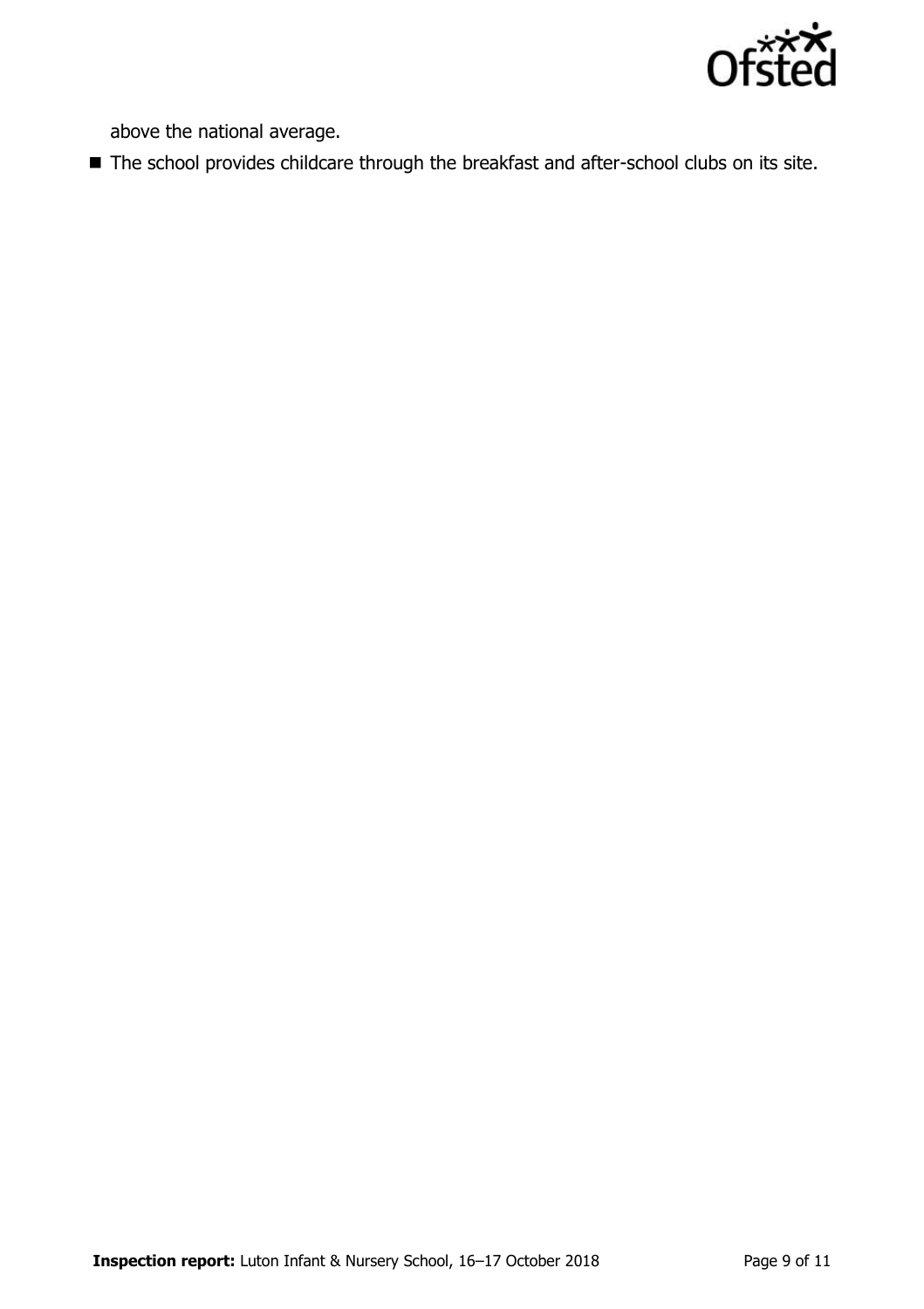

# **Information about this inspection**

- Inspectors observed pupils' learning in all year groups and classes across a range of subjects. Most sessions were observed jointly with the school's senior leaders. Inspectors looked at the quality of pupils' work during lessons and through a focused scrutiny of work in books.
- Inspectors held meetings with the headteacher, deputy headteacher, SENCo, other school leaders and staff. They also met the chair of the school's governing body and the school's designated safeguarding leads.
- Inspectors spoke to a representative from Medway Local Authority and the Executive Headteacher of the Compass Partnership of Schools.
- A wide range of documentation was reviewed, including information on pupils' attainment and progress, attendance, and behaviour. Information about governance, including the minutes of the governing body's meetings, was examined. The school's self-evaluation summary, school development plan and supporting evidence were scrutinised, together with information on the school's website.
- Inspectors met with parents at the beginning of the school day and took account of the 27 responses to Ofsted's online parent survey, Parent View, including 14 free-text comments.
- Inspectors considered the views of 23 staff who completed Ofsted's confidential online survey.
- Inspectors listened to pupils read and talked with pupils in lessons and around the school to gather their views. They also met formally with groups of pupils.
- **Pupils' behaviour was observed in lessons, during assembly, around the school, in** breakfast club, and during breaktime and lunchtime.
- Inspectors reviewed the school's safeguarding records and the single central record of recruitment checks on adults working with pupils.

#### **Inspection team**

| Leah Goulding, lead inspector | Ofsted Inspector        |
|-------------------------------|-------------------------|
| <b>Rosemary Keen</b>          | <b>Ofsted Inspector</b> |
| <b>Peter Wibroe</b>           | <b>Ofsted Inspector</b> |